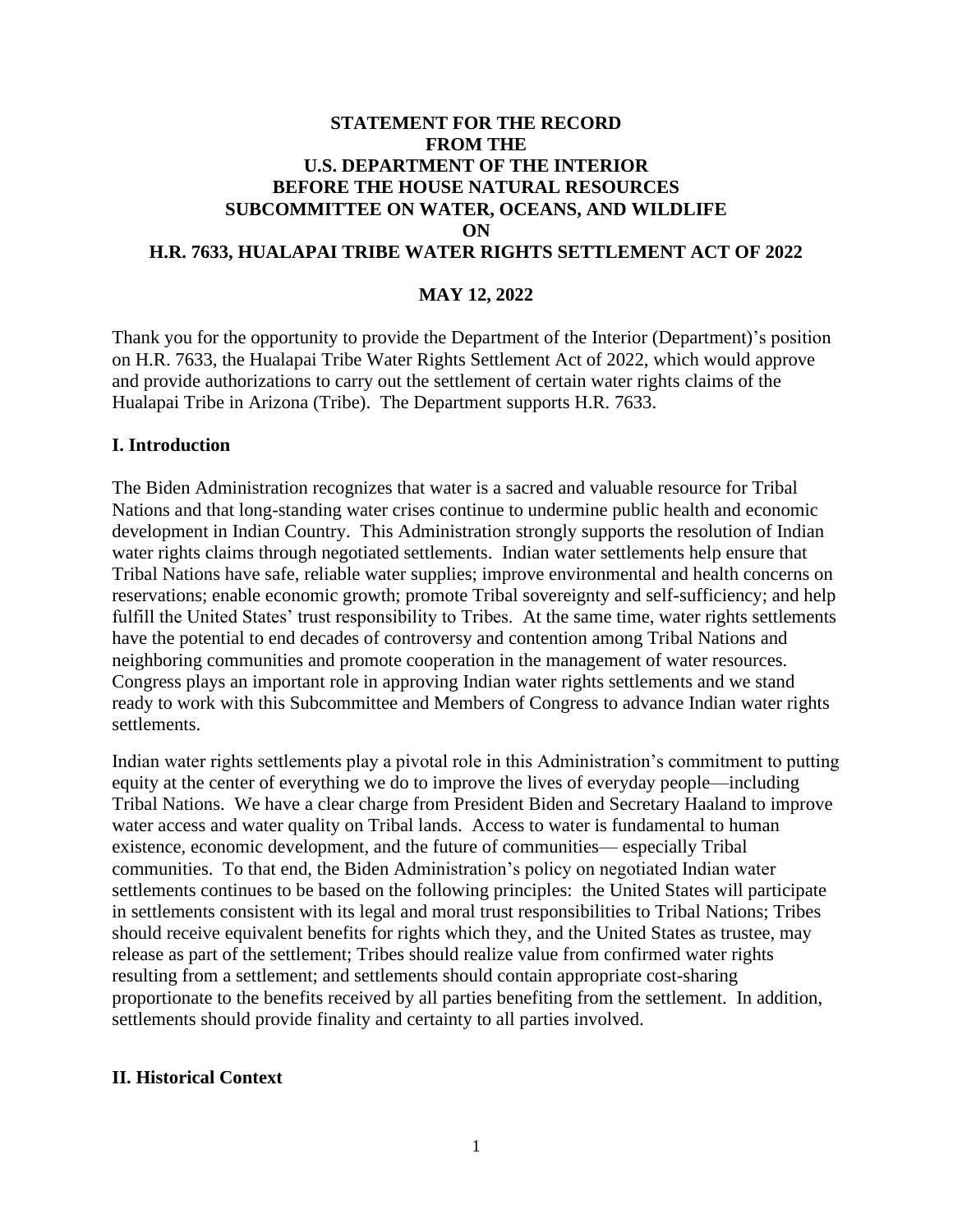### **A. The Hualapai Reservation and the Hualapai Tribe**

The Hualapai Tribe's aboriginal homeland is located in the Grand Canyon and plateau region to the south of the Grand Canyon. The Tribe's main Reservation was established on January 4, 1883, by Executive Order, and is comprised of approximately 992,462 acres of tribal trust lands in northwestern Arizona. The tribal headquarters is Peach Springs, Arizona, near the southern boundary of the Reservation. The northern boundary of the main Reservation is 108 miles along the Colorado River in the Grand Canyon. There is also a 60-acre Executive Order Reservation located in the Big Sandy River Basin, approximately 40 miles south of the main Reservation.

The primary sources of employment on the Reservation are recreation, tourism, and tribal and federal government services. The Grand Canyon is the primary source of tourism on the Reservation, with activities at the Tribe's tourism center, Grand Canyon West, and river rafting in the Colorado River. The Tribe also owns and operates the Hualapai Lodge, located in Peach Springs.

In 2007, the Tribe completed Grand Canyon West, which includes the Skywalk, a horseshoeshaped glass-bottom walkway that extends out from the rim of the Grand Canyon. Prepandemic, annual visitation at Grand Canyon West exceeded one million visitors, making it the primary economic driver on the Reservation.

### **B. Water Resources of the Hualapai Reservation**

The main Reservation is located primarily in the Colorado River Basin with a small portion in the Upper Verde River Basin. Most on-Reservation streams are ephemeral. Several springs discharging from the regional aquifer at the bottom of canyons can provide baseflow for short perennial reaches, which ultimately discharge to the Colorado River. The largest of these perennial streams are Diamond Creek and Spencer Creek, with mean annual flows of over 3,700 acre-feet per year (afy) and 4,600 afy, respectively. The springs that feed these streams are located in remote portions of deep canyons and are not readily accessible for use by the Tribe. Smaller springs on the plateaus provide water for livestock purposes.

Groundwater is the primary water supply on the Reservation and is available in varying degrees of magnitude, depending on the type and location of water-bearing zones. The major water use on the Reservation occurs in two locations: the town of Peach Springs and Grand Canyon West. Three wells serve the Peach Springs public water supply system and are located approximately 6.5 miles southwest of the town. These wells produce water from the Truxton Aquifer, an aquifer in the Truxton Valley that extends off the Reservation.

For over a decade, Grand Canyon West relied entirely on groundwater pumped and then transported by way of an approximately 35-mile-long pipeline. In 2019, the groundwater well supplying Grand Canyon West went dry. To keep this cornerstone of the Tribe's tourist economy operational, the Tribe has had to haul water approximately 30-miles from a well near Peach Springs to the now-dry well site. The hauled groundwater is then piped to Grand Canyon West. For it to thrive as the Tribe has envisioned, Grand Canyon West needs improved access to water.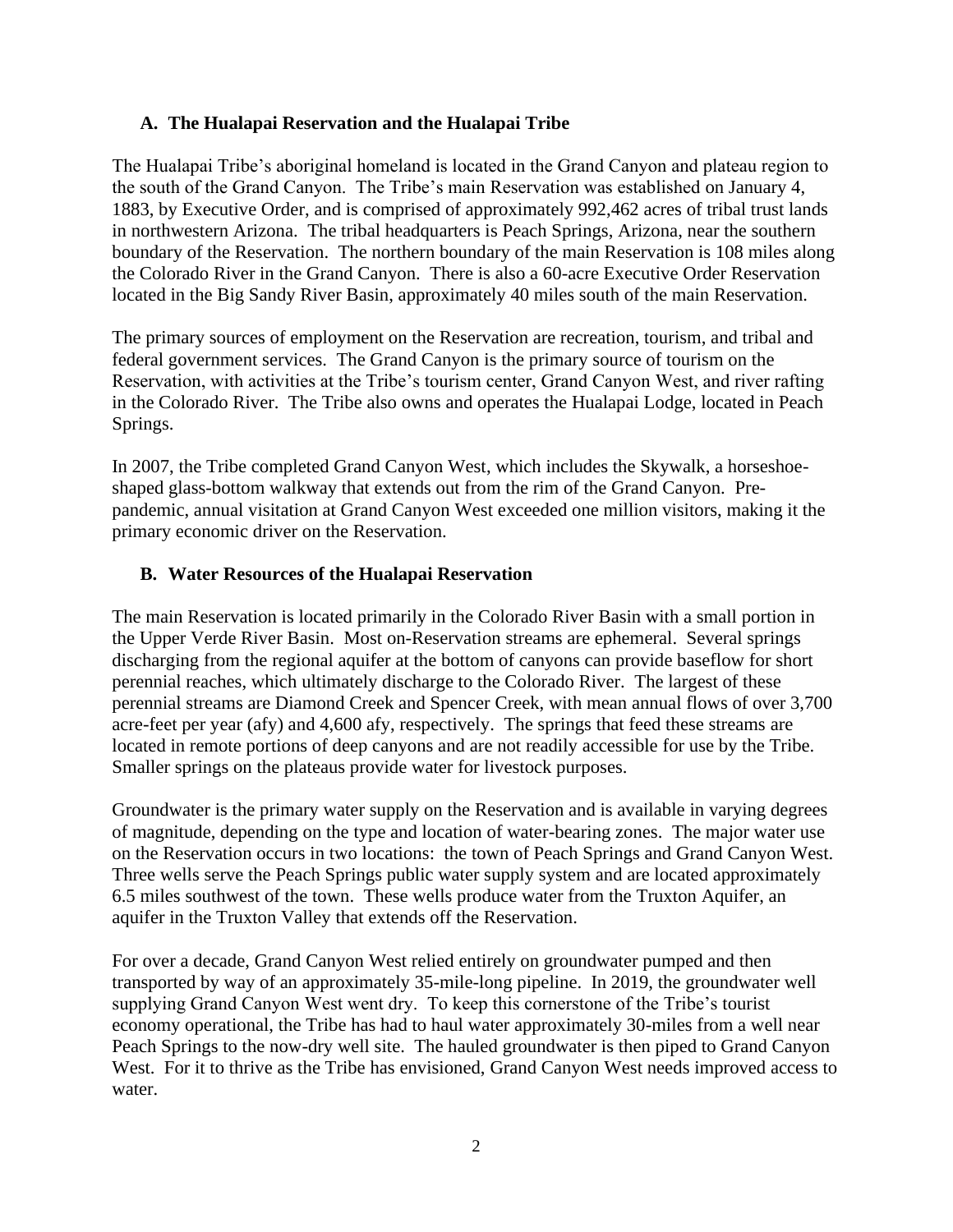## **III. Proposed Hualapai Tribe Settlement Legislation**

The Tribe claims water rights in the Colorado, Verde, and Bill Williams River basins. Negotiations regarding potential settlement of the Tribe's water rights claims have been ongoing since 2011, when the United States established a team to negotiate a comprehensive settlement of all the Tribe's water rights within Arizona. The settlement was divided into two phases; the first phase addressed reserved water rights to several off-reservation tracts in the Bill Williams River Basin and resulted in the Bill Williams River Water Rights Settlement Act of 2014, P.L. 113-223. The second phase, addressed in H.R. 7633, covers additional water rights in the Bill Williams River Basin, as well as the remainder of the Tribe's water rights in the Colorado River Basin and the Verde River Basin.

H.R. 7633 would resolve the Tribe's remaining water rights claims in Arizona; ratify and confirm the Hualapai Tribe water rights settlement agreement among the Hualapai Tribe, the United States, the State of Arizona, and others; and authorize funds to implement the settlement agreement. The bill would reallocate 4,000 acre-feet of fourth-priority Central Arizona Project (CAP) non-Indian agriculture priority water to the Tribe to be used for any purpose on or off the Reservation within the lower Colorado River basin in Arizona. H.R. 7633 establishes a Trust Fund of \$180 million, to be indexed, that the Tribe can use to develop water infrastructure on its Reservation as it determines necessary and on its own timeframe. H.R. 7633 also authorizes a \$5,000,000 fund for the Secretary of the Interior for settlement implementation, including for ongoing groundwater monitoring and modeling.

As discussed below, H.R. 7633 is the product of negotiations among the Tribe, the United States, the State of Arizona, and other interested parties, to resolve Departmental concerns expressed in prior testimony.

#### **IV. Department of the Interior Position on H.R. 7633**

The Department is pleased to support H.R. 7633. This bill is the result of over a decade of dedicated, good-faith negotiations to reach consensus on key issues. The Department appreciates that each settlement is unique, and its terms must be tailored to meet the needs of the settling Tribe and other parties.

H.R. 7633 is drafted to meet the Tribe's current and long-term needs for water by providing a Trust Fund to be used by the Tribe according to its needs and determinations. Rather than committing the Tribe or the United States to construct specific water infrastructure projects, H.R. 7633 allows the Tribe to make decisions regarding how, when, and where to develop water infrastructure on its Reservation. This approach to settlement is consistent with tribal sovereignty and self-determination.

Previously introduced bills to approve the settlement included provisions prohibiting the Tribe and the United States from objecting to any use of groundwater outside the boundaries of the Reservation, even if those uses interfere with acknowledged Federal reserved groundwater rights. The Department testified repeatedly against such restrictions. Recent negotiations,